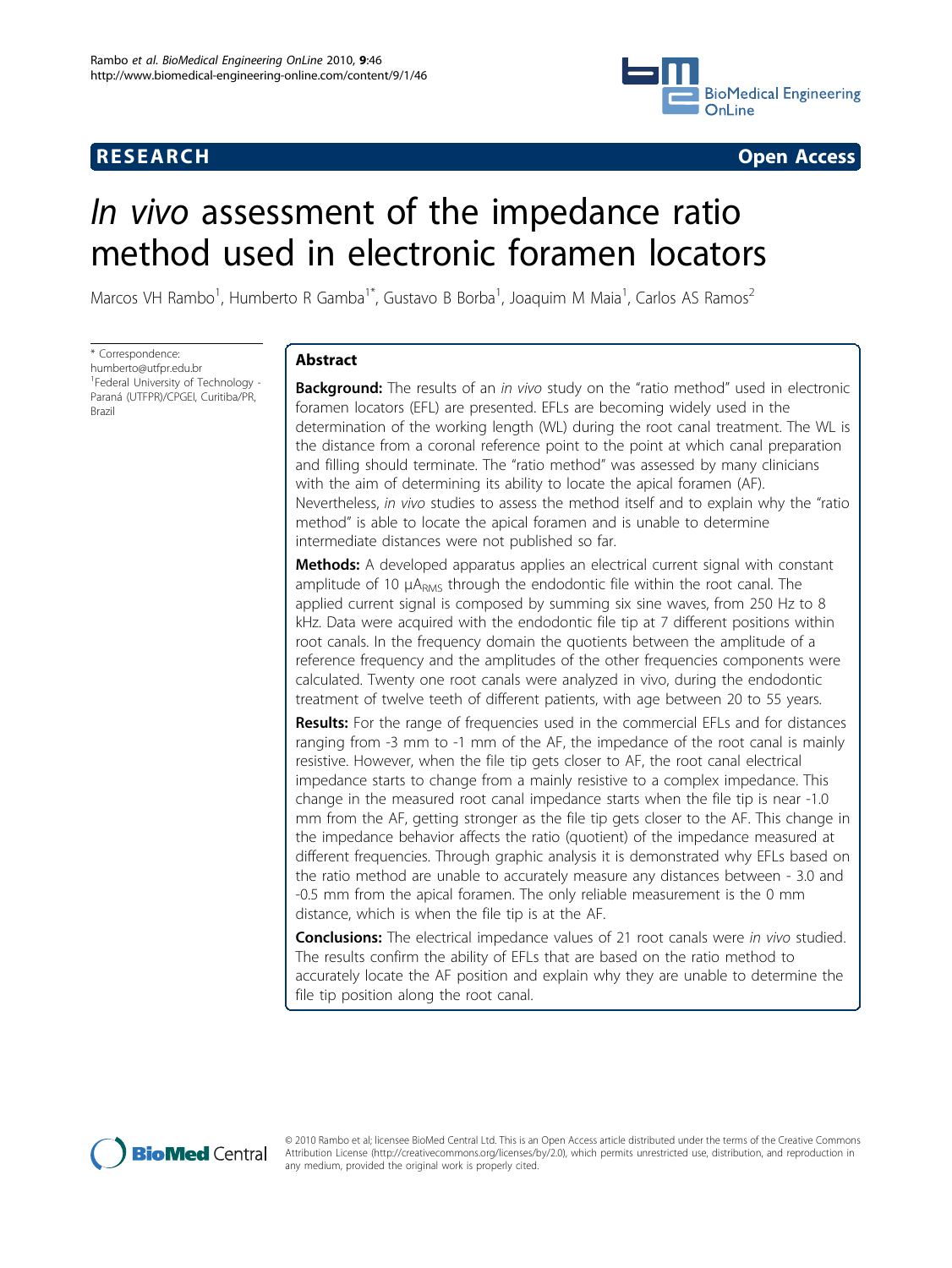#### Background

The correct determination of the working length (WL) is crucial for the success of the root canal treatment. WL is the distance from a coronal reference point to the point at which canal preparation and filling should terminate [[1\]](#page-11-0). Thus, WL defines the deepest point within the root canal that the instruments may reach during the canal cleaning and shaping procedures, debris removing and sealing. A shorter WL may not provide a complete cleaning, leading to post-treatment inflammation and disease recurrence. On the other hand, if a longer WL is used to perform the root canal treatment the apical periodontal tissues can be damaged [\[2](#page-11-0)].

Traditionally, the WL could be obtained using radiographic images. However, this technique has some deficiencies and may induce to wrong WL determination, mainly when treating molars and premolars [\[3-5](#page-11-0)]. The main disadvantages of this technique are: 1) superimposition of tissue images in the radiographic image, for example, the zygomatic arch and the root apex, does not allow an accurate identification of the apical limit of the root canal; 2) the radiography provides to the operator an estimative of the WL, since it is based on mean distances among the cementum-dentine-canal junction, apical foramen (AF) and root apex; 3) X Ray gives a two dimensional image from a three dimensional object; 4) it exposes the patient to ionizing radiation; 5) it requires more time than the electronic method to be executed; 6) stimulating the gag reflex; and 7) it is difficulty to be used in disabled patients. These limitations frequently induce to wrong WL determination.

Figure 1 illustrates the major landmarks of the tooth root-terminal, which are of interest when determining the WL, i.e., the tooth apex, the apical foramen (AF) and the apical constriction (AC). The AC is also known as minor foramen. Dummer et al. [[6\]](#page-11-0) studied 270 human teeth and observed that the mean distance between the tooth apex and the AF is 0.38 mm, within a range of 0 to 1.93 mm, and the mean distance between the tooth apex and the AC is 0.89 mm, within a range of 0.07 to 2.69 mm. Some authors suggest that the best conditions to periodontal tissues regeneration are obtained when the root canal is shaped, cleaned and sealed till the apical constriction [[2](#page-11-0)-[7\]](#page-11-0), but the AC position may not be accurately located by both the electronic and radiographic techniques [[8,9\]](#page-11-0).

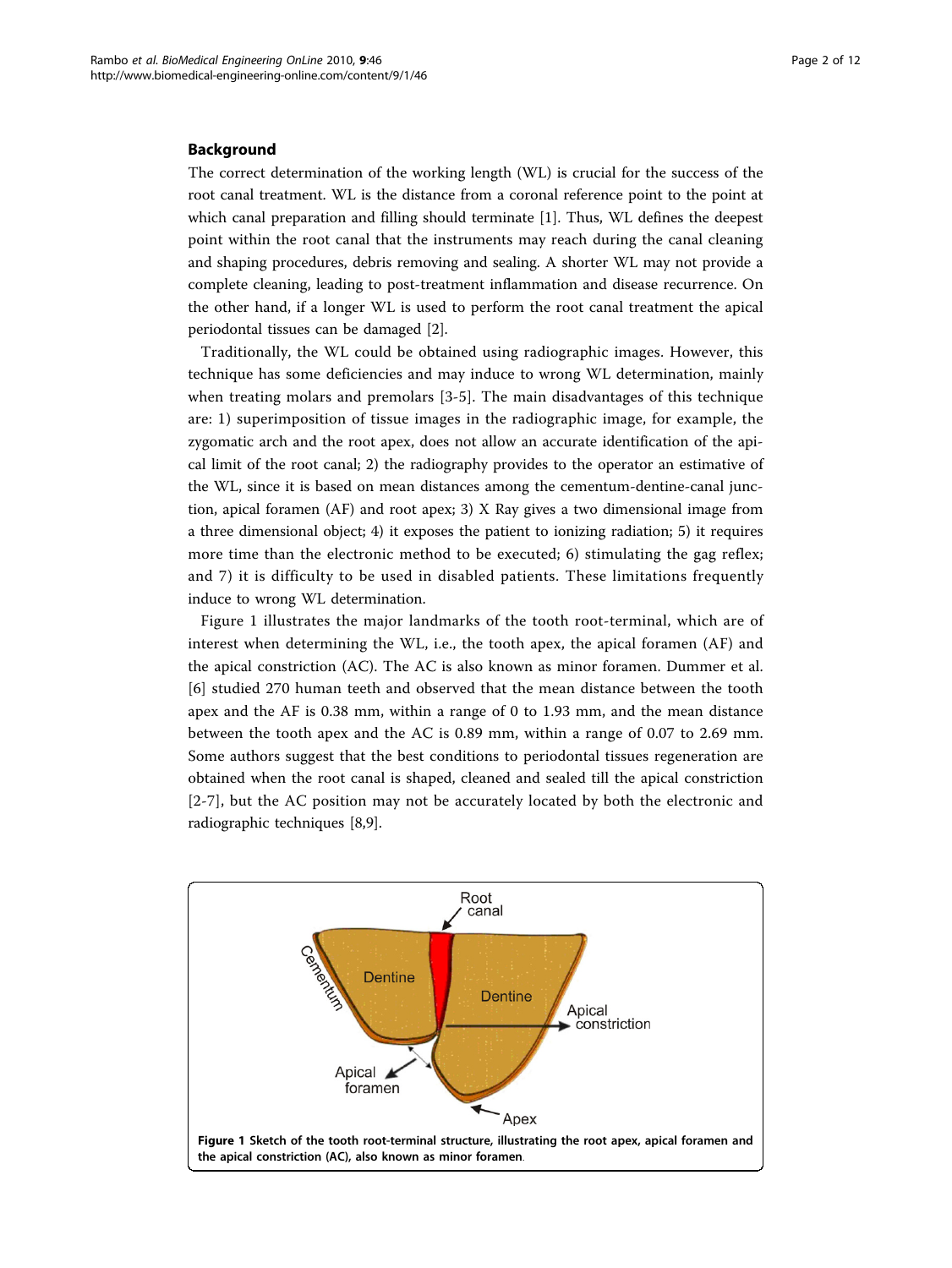Several clinical studies demonstrated that modern electronic devices, also known as electronic apex locators or electronic foramen locators (EFL), present a high success rate, being capable to locate the AF within an accuracy of  $\pm$  0.5 mm in up to 96.2% of cases [\[9](#page-11-0)-[14](#page-11-0)]. EFLs may also be combined with radiographs in order to increase the reliability of the WL determination [\[15\]](#page-11-0).

Even though these commercial electronic devices indicate the distance between the endodontic file tip and the AF, the only reliable read out is when the endodontic file tip is located at the AF. The length of the endodontic file within the canal is equal to the root canal length (RL), when its tip is positioned at the AF. Clinically, when using EFLs, the WL is determined by subtracting the RL by 0.5 mm or 1 mm to ensure that all parts of the root canal treatment procedure will be limited to the internal space of the root canal system.

Since Sunada [\[16\]](#page-11-0), who introduced an electronic device that correlates the canal length and its electrical resistance, measured with DC current, several techniques were proposed. Today, EFLs measurement techniques are based on the relative impedance change that is determined through the frequency analysis [[17-26](#page-11-0)]. One of these techniques is called "ratio method", and was introduced by Kobayashi and Suda [\[20](#page-11-0)]. It computes the ratio of the measured impedance at two frequencies. This quotient is then correlated with the endodontic file tip distance from the AF. This method is implemented in the commercial Root ZX (J. Morita Co., USA) EFL, and is considered as one of the most reliable techniques for locating the AF [[9-14](#page-11-0)].

Although the "ratio method" is used to determine the WL, few studies were published to *in vivo* assess this technique itself. Most publications are related with clinical investigation about the reliability of commercial devices to locate AF. Therefore, a careful in vivo investigative study with twelve teeth (in a total of 21 root canals) to assess the "ratio method" with six different frequencies (0.25, 0.5, 1, 2, 4 and 8 kHz) is presented.

To perform the in vivo studies an electronic device that generates a constant electric current composed by summing six sine waves of different frequencies and calculates the impedance ratio among these frequencies is described. The results confirm the ability of "ratio method" to accurately locate the AF. From the results it is also possible to understand the reason that this method is only suitable to locate the AF.

## **Methods**

#### Impedance Ratio Modulus Analyzer (IRMA)

For in vivo assessment of the "ratio method", a modified version of the electronic apparatus presented by Rambo et al. [[27\]](#page-11-0) was used. The excitation signal of the original version was replaced by one with six spectral components. The developed apparatus, named in this study as Impedance Ratio Modulus Analyzer (IRMA), applies a constant amplitude electrical current signal through the endodontic file into the root canal. To close the electrical current path it was used a hook shape electrode that is hanged over the lower oral mucosa membrane, just as those used in commercial apparatus. IRMA measures the voltage between the two electrodes and, in the frequency domain, determines the quotient between the amplitude of a reference frequency and the amplitude of the other frequencies components.

Figure [2](#page-3-0) shows a block diagram of the IRMA. It uses the notebook sound board, adjusted to a sampling frequency of 32 kHz, to generate a multi-frequency signal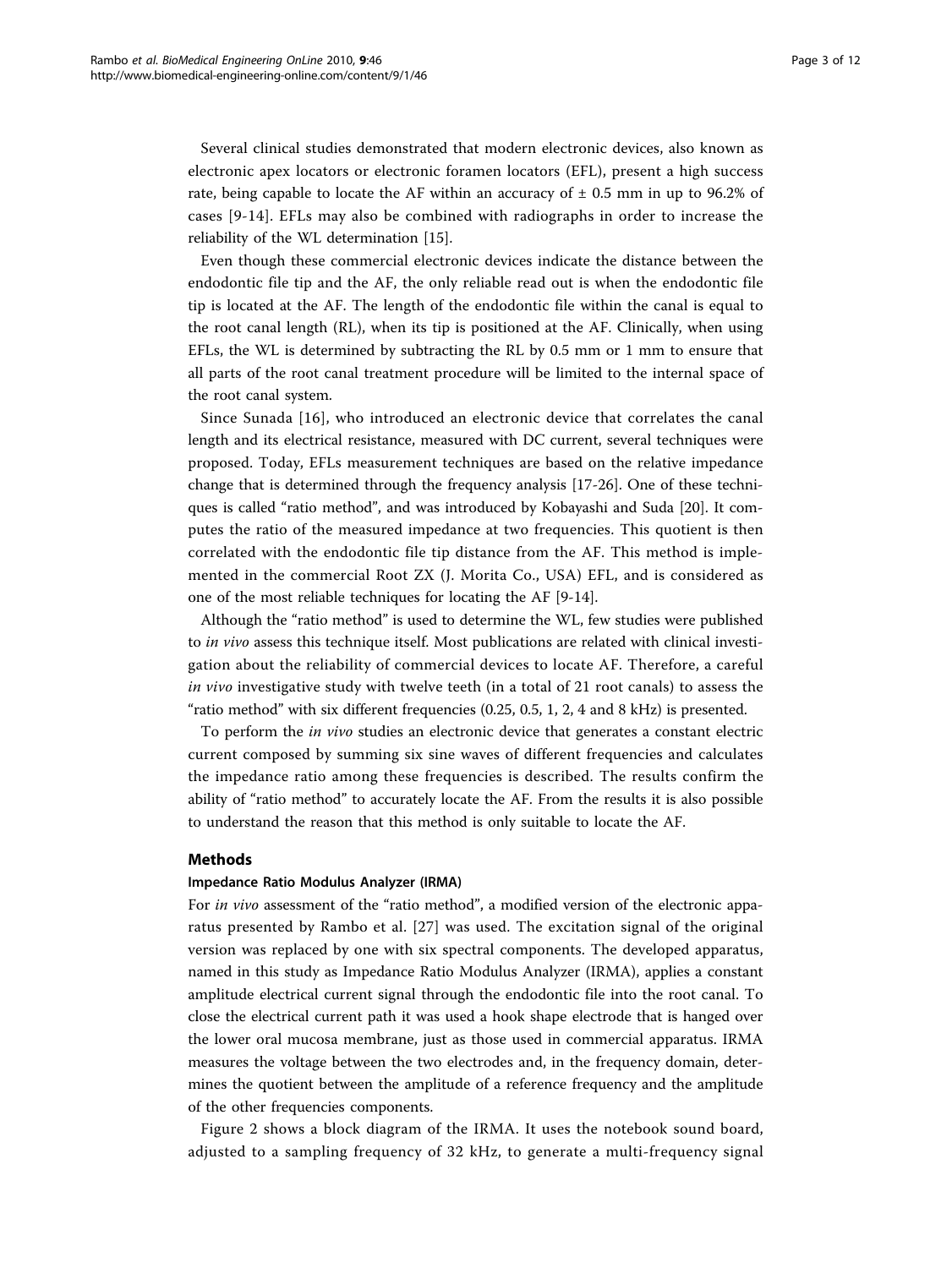<span id="page-3-0"></span>composed by the sum of six sine waves. All sine waves have the same amplitude  $(A)$ but different frequencies (0.25, 0.5, 1, 2, 4 and 8 kHz). Each frequency component was generated with a specific phase shift. Due to the limited range of the digital-to-analog converter (DAC) voltage output, the phase of each sine wave was selected to increase the crest factor and consequently increase the signal spectral power. To avoid any risk of high electrical current due to the notebook battery, the microphone input and speakers output were isolated from the patient circuitry through two electrical isolation amplifiers, Figures 2(a) and 2(g), (ISO122 from Texas Instruments Inc.). Also, the notebook was kept off the mains during the experiments, avoiding further risks of electrical shock. The two low pass filters, Figures 2(b) and 2(h), with a cutoff frequency at 16 kHz are necessary to eliminate the 500 kHz modulating frequency of the isolators. The composed waveform signal, available through at the output of the low pass filter (Figure 2(b)), is converted to a current of 10  $\mu A_{RMS}$  using a voltage-to-current converter  $(V \rightarrow I)$  (Figure 2(c)). This voltage-to-current converter is able to keep the current constant at 10 A<sub>RMS</sub> for impedances with modulus up to 100 kΩ. For DC patient-tocircuit decoupling, a 220 μF capacitor is used.

The current circulation through the root canal and tissues produces a voltage difference between the electrodes. This voltage is amplified in two stages. The first stage, Figure 2(d), consists of an instrumentation pre-amplifier (INA128 from Texas Instruments Inc.), with a constant gain and high common-mode rejection ratio. In the second stage, Figure 2(e), a voltage-controlled gain amplifier (VCA), (VCA810 from Texas Instruments Inc.), is used to keep the signal amplitude within the voltage range of the notebook microphone input and optimize its use, reducing the ADC quantization noise. To control the VCA a RMS-to-DC converter, Figure 2(f) (AD737 from Analog Devices Inc.), was used.

The VCA has a flat response for the set of frequencies and gains selected, that is, for each automatically adjusted gain the VCA is capable of amplifying all the frequency components by the same amplification factor. During the experiments, for each selected file tip distance from the AF, the ratios  $(R_n)$  between the frequency



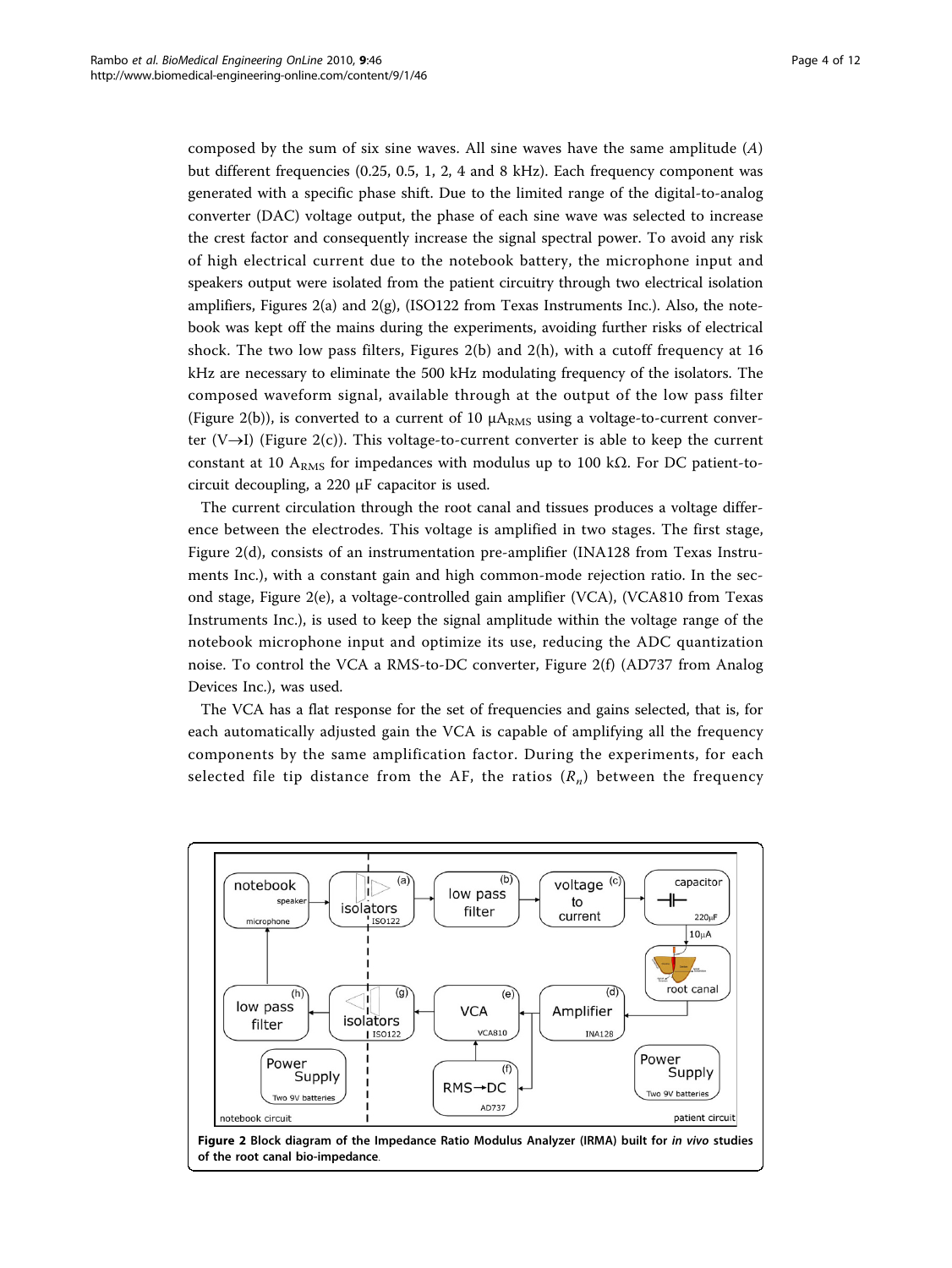components amplitudes are calculated. Thus, to relate the distances and the computed ratios, the VCA gain factor  $(G)$  does not have any influence, as show in equation  $(1)$ ,

$$
R_n = \frac{G \cdot A_1}{G \cdot A_n} = \frac{A_1}{A_n} = \frac{i_1 \cdot Z_1}{i_n \cdot Z_n} = \frac{Z_1}{Z_n}
$$
(1)

where A, i and Z are the voltages, currents and impedances, respectively. The indexes 1 and *n* (= 2, 3, 4, 5 and 6) specify the frequency  $(f_1 = 8, f_2 = 4, f_3 = 2, f_4 = 1,$  $f_5 = 0.5$  and  $f_6 = 0.25$  kHz), i.e.:  $i_1$ ,  $A_1$  and  $Z_1$  are for 8 kHz;  $i_2$ ,  $A_2$  and  $Z_2$  are for 4 kHz; ... The Fourier amplitudes are given by  $A_1 = i_1 \cdot Z_1$  and  $A_n = i_n \cdot Z_n$ . Therefore the  $R_n$  may also be expressed in terms of ratio of two impedances, as in equation 1, because  $i_1$ ,  $i_2$ ,  $i_3$ ,  $i_4$ ,  $i_5$  and  $i_6$  are part of the excitation signal and have the same amplitude.

Once IRMA is prompted, it acquires 64 sets of 1024 samples, with a sampling frequency of 32 kHz, and computes the Fast Fourier Transform (FFT) of each sample set. Then, it determines the Frequency Response Modulus (FRM), i.e., the average value of the 64 FFT modulus, for each file position (-3.0, -2.5, -2.0, -1.5, -1.0, -0.5, 0.0 and 0.5 mm from the AF) inside each root canal. Finally, the FRM are stored in a file to be processed later.

#### Experiments

The experiment protocol was approved by a local committee of bioethics in research (approval no. 2431/08, PUCPR, Curitiba/PR, Brazil). Twenty one dental root canals from twelve teeth of different patients, between 20 to 55 years old, were analyzed. Initial radiographic exam was accomplished in the sense of detecting perforations, lacerations, previous endodontic treatment, or fragments of instruments fractured inside the canal, calcifications and complete formation of the apex. The teeth that presented situations to make unfeasible the experiment were discarded from the set of samples. Table [1](#page-5-0) shows details of the selected root canals.

For each tooth the initial standard procedure for the root canal treatment were applied. After coronal access, the root canal cavity was abundantly irrigated with 2.5% sodium hypochlorite solution and an appropriate endodontic file was inserted into the canal cavity to determine the root canal length (RL). For each root, the file size and diameter was chosen in order to properly fit the canal and avoid erroneous measurements from both instruments: the IRMA and the Root ZX (J. Morita Co., USA). Root ZX was used to accurately position the tip of the endodontic file at the AF. A radiographic image was taken to visually confirm and register that the file tip was positioned at the AF.

When the file tip was at AF, the file position marker (rubber stop) was moved to set a reference point at the tooth crown. The file was then carefully removed from the canal and the length between the file tip and the rubber stop was determined using an endodontic ruler. This measured value is the RL. The file was inserted back into the root canal, up to the marker, and the AF position was checked again with the Root ZX. At this point, to minimize the possibility of any file shifts, the cable of the probes connected in the Root ZX device was disconnected from it and connected to IRMA for data acquisition. The endodontic file was then carefully removed from the tooth and the root canal again abundantly irrigated. Next, the rubber stop of the file was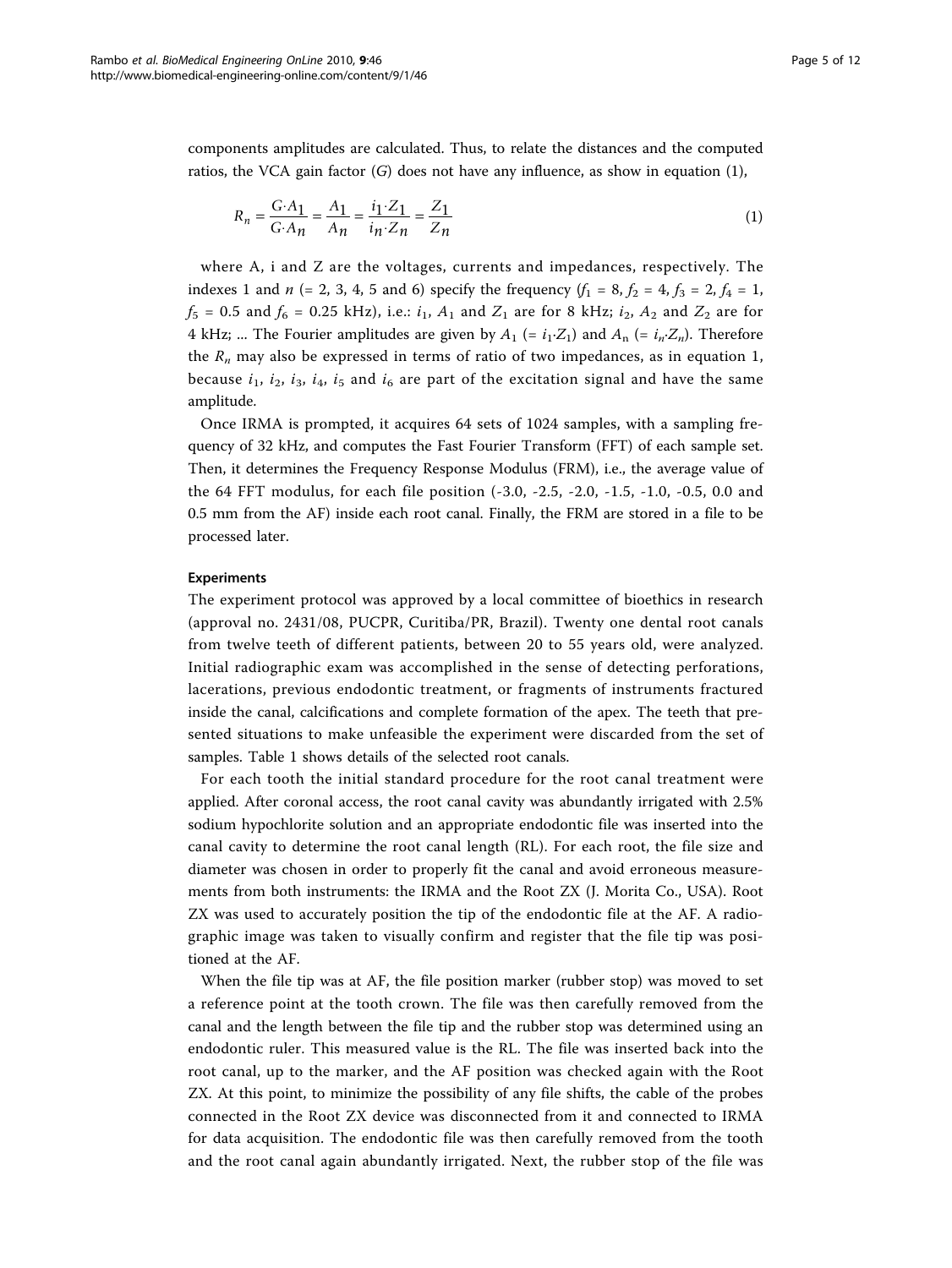| <b>Patient</b> | Gender | <b>Tooth Number</b> | <b>Pulp Condition</b> | <b>Root Canal</b>                       | Root Canal Length(mm) |  |  |  |
|----------------|--------|---------------------|-----------------------|-----------------------------------------|-----------------------|--|--|--|
|                | M      | 43                  | necrotic              | single                                  | 24.5                  |  |  |  |
| $\overline{2}$ | M      | 15                  | necrotic              | buccal<br>palatal                       | 22.0<br>22.0          |  |  |  |
| 3              | M      | 14                  | vital                 | buccal<br>palatal                       | 20.0<br>18.5          |  |  |  |
| $\overline{4}$ | F      | 11                  | necrotic              | single                                  | 19.0                  |  |  |  |
| 5              | M      | 37                  | necrotic              | mesio-buccal<br>mesio-lingual           | 21.0<br>20.0          |  |  |  |
| 6              | M      | 36                  | necrotic              | mesio-lingual<br>distal                 | 20.5<br>19.0          |  |  |  |
| $\overline{7}$ | F      | 26                  | vital                 | palatal<br>mesio-buccal<br>disto-buccal | 19.0<br>18.5<br>23.0  |  |  |  |
| 8              | F      | 36                  | necrotic              | mesio-buccal<br>palatal                 | 23.0<br>21.0          |  |  |  |
| 9              | F      | 16                  | vital                 | disto-buccal<br>palatal                 | 20.0<br>20.5          |  |  |  |
| 10             | F      | 26                  | necrotic              | palatal<br>mesio-buccal                 | 17.0<br>17.5          |  |  |  |
| 11             | M      | 48                  | vital                 | distal                                  | 19.0                  |  |  |  |
| 12             | M      | 37                  | necrotic              | mesio-lingual                           | 20.0                  |  |  |  |

<span id="page-5-0"></span>Table 1 Root canals specification and lengths analyzed in vivo

M- Masculine. F- Female. Vital pulp - a clinical and histologic pulp tissue situation described as reversible or irreversible installed inflammation of the dental pulp. Necrotic pulp - a clinical diagnostic category indicating death of the dental pulp.

then moved 0.5 mm in the file tip direction, establishing the -0.5 mm position. The file was then carefully inserted back into the root canal. The Root ZX was not used to check the - 0.5 mm position. This procedure was repeated for -1.0, -1.5, -2.0, -2.5 and -3 mm from the RL.

As explained in the Discussion section, it was not possible to acquire data for all roots in all file positions during the experiments. Thus, a total of 21, 14, 18, 7, 7, 7 and 7 root canals at RL (zero millimeter), - 0.5, -1.0, -1.5, -2.0, -2.5 and -3.0 mm, respectively, were studied. In each study the FRMs values were computed and stored. Further, in one root canal a reading was taken at 0.5 mm after the AF.

## Results

## Validation of the built electronic instrument for the in vivo experiments

In order to validate IRMA, its lookup table, with the sum of six sine waves, was replaced by another lookup table with the sum of 85 sine waves with randomly selected phase shifts. The random selection of the phase shifts improves the crest factor for the DAC output range. The number of sine waves was increased so it is possible to have a better analysis of the spectrum response of the electronic circuits. The sine waves were selected as follow: from 0.25 to 3 kHz with steps of 62.5 Hz and from 3 to 8 kHz with steps of 125 Hz.

For the IRMA validation the root canal impedance was simulated with four sets of resistors in series with capacitors. The impedances used in this validation were: 1) 10 kΩ; 2) 5 kΩ and 27 nF; 3) 10 kΩ and 27 nF; and 4) 20 kΩ and 27 nF.

Since all curves are similar, only the comparison between the theoretical values and IRMA measured values for the serial impedance of 5 k $\Omega$  and 27 nF is shown in Figure [3](#page-6-0).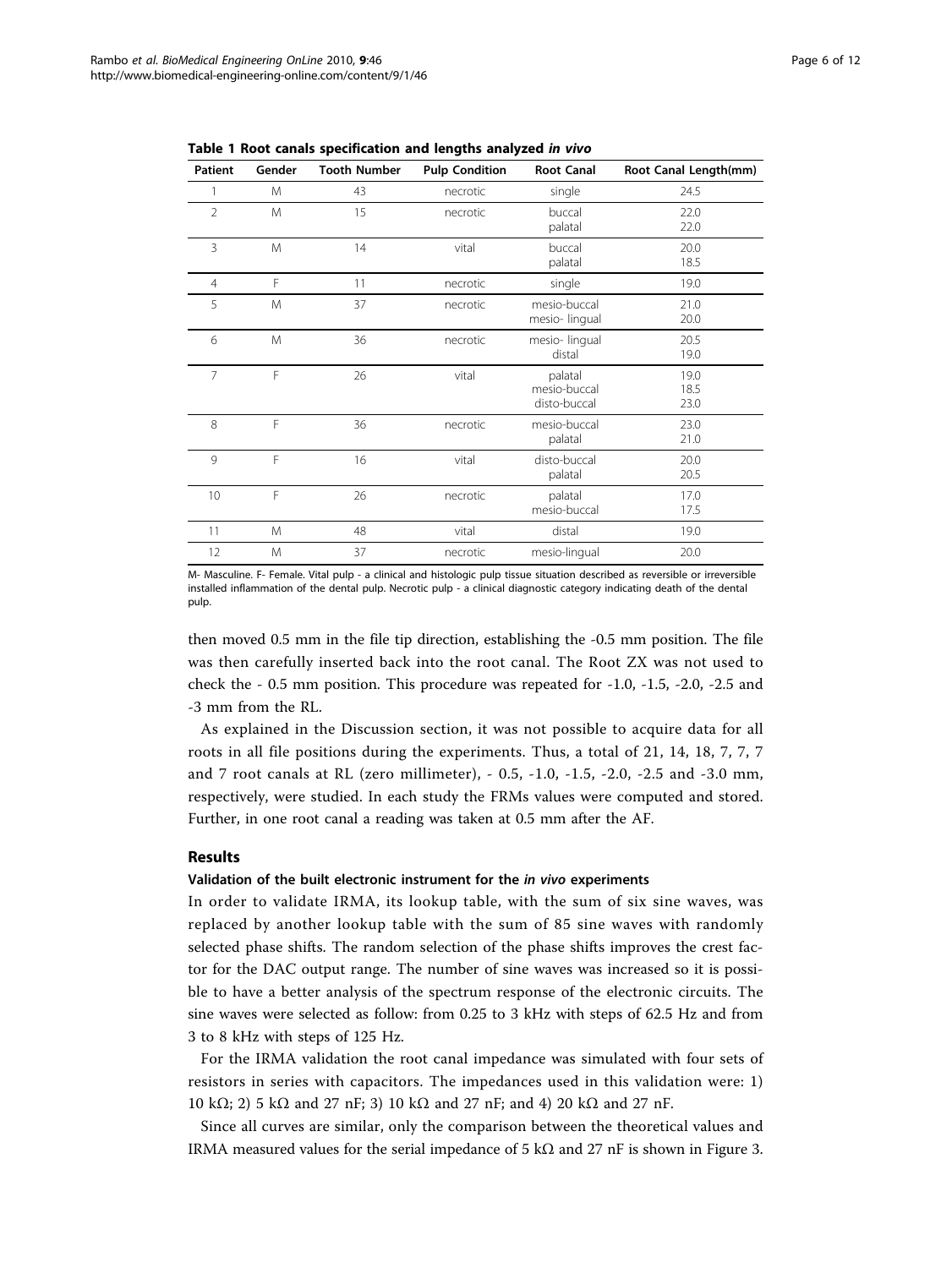<span id="page-6-0"></span>

The measured curves were obtained by plotting the FRMs of the measured signals over the impedance. To make possible a straight comparison between the measured and calculated frequency response, both curves were divided by its signal amplitude at 250 Hz.

In Figure 3 the greatest absolute difference between the theoretical and measured values is lower than 0.07. If only the frequencies that were used in the *in vivo* experiments are considered, the errors are equal to 0.06 and 0.03 at 500 and 1000 Hz, respectively. For the experiments remaining frequencies (2, 4 and 8 kHz) the differences are lower than 0.01.

## In vivo experiments

In the in vivo experiments for each root canal the FRM values were acquired with the file tip position at -3.0, -2.5, -2.0, -1.5, - 1.0, -0.5 and at the AF (zero millimeter). Then, to make comparison possible the FRM values were normalized. This was done for each file position by dividing the amplitude values of the six frequency components by the amplitude value of the 250 Hz component. Finally the average and standard deviation of the normalized FRM values of all root canals at the corresponding file tip position were calculated.

Table [2](#page-7-0) presents the mean and the standard deviation (STD) of the normalized spectra of all root canals samples. Since the experiments were in vivo, acquiring data for the seven proposed file positions was not always possible mainly due to patient anxiety. Thus, in Table [2](#page-7-0) each value represents the average of 21, 14, 18, 7, 7, 7 and 7 root canals at zero, -0.5, -1.0, -1.5, - 2.0, -2.5 and -3.0 millimeters from the AF, respectively.

The behavior of the "ratio method" for different frequencies was assessed for each one of the seven distances indicated in Table [2.](#page-7-0) For this, the ratios between the 8 kHz amplitude (Z1 in Table [2\)](#page-7-0) and the corresponding amplitudes values for the other frequency components  $(Z2, Z3, Z4, Z5$  e  $Z6$  in Table [2](#page-7-0)) were calculated. Figure  $4(a)$ shows graphically these ratios as a function of distance. It is interesting to note in Figure [4\(a\)](#page-8-0) that for all ratios there is a clear maximum point at 2.5 mm from the AF. A better comparison among the graphics is possible in Figure [4\(b\),](#page-8-0) where in each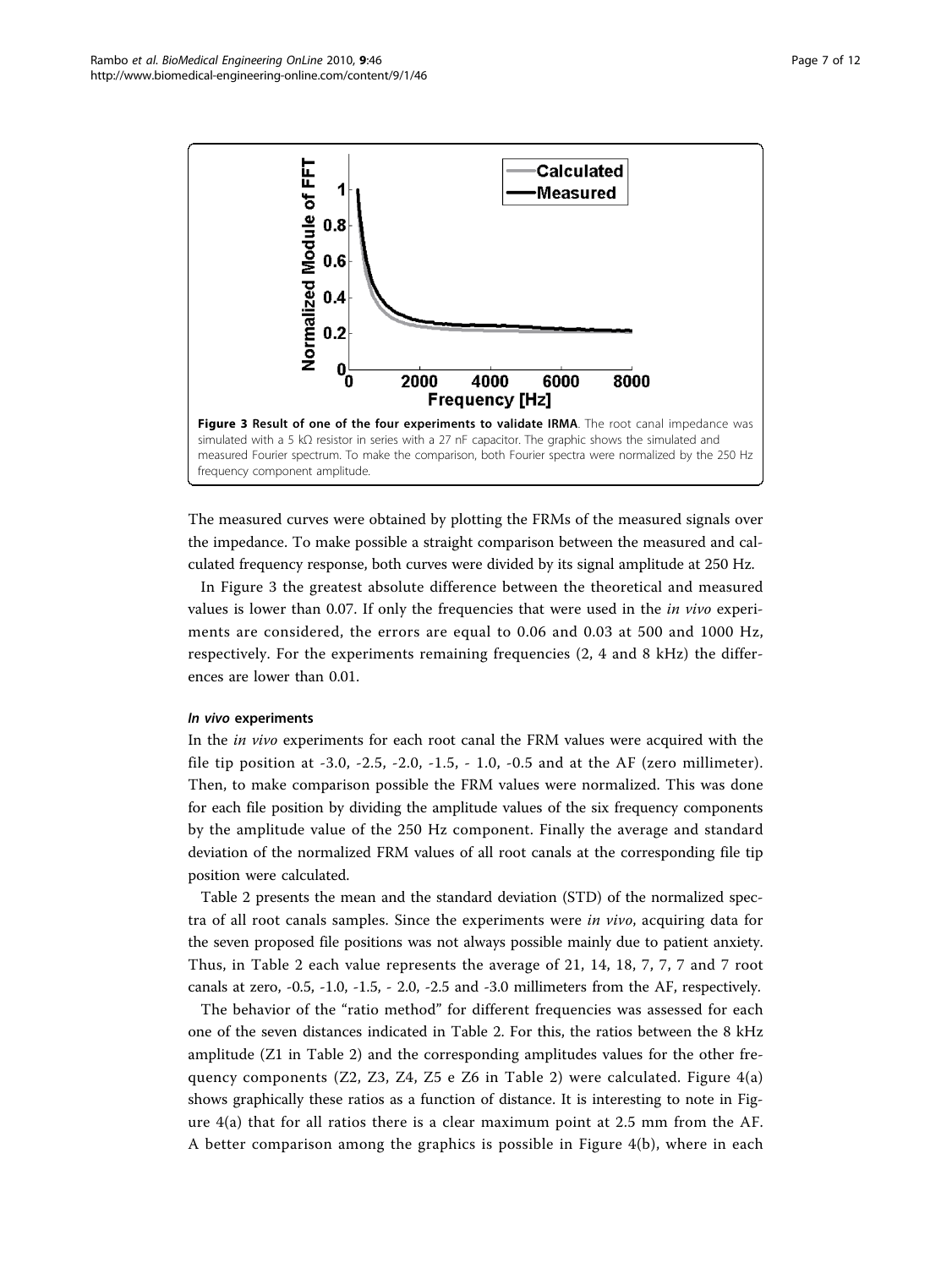<span id="page-7-0"></span>Table 2 Results of the in vivo experiments

|                | Position of file tip using RL as reference [mm] (number of canals studied in vivo) |            |                  |            |                |            |                   |            |                    |            |                    |            |               |            |
|----------------|------------------------------------------------------------------------------------|------------|------------------|------------|----------------|------------|-------------------|------------|--------------------|------------|--------------------|------------|---------------|------------|
|                | $-3.0$ (7 canals)                                                                  |            | $-2.5(7 canals)$ |            | 2.0 (7 canals) |            | $-1.5$ (7 canals) |            | $-1.0$ (18 canals) |            | $-0.5$ (14 canals) |            | 0 (21 canals) |            |
| Frequency [Hz] | Mean                                                                               | <b>STD</b> | Mean             | <b>STD</b> | Mean           | <b>STD</b> | Mean              | <b>STD</b> | Mean               | <b>STD</b> | Mean               | <b>STD</b> | Mean          | <b>STD</b> |
| 250 (Z6)       |                                                                                    |            |                  |            |                |            |                   |            |                    |            |                    | 0          |               | $\Omega$   |
| 500 (Z5)       | 0,929                                                                              | 0,024      | 0,935            | 0,021      | 0,931          | 0,022      | 0,923             | 0,019      | 0,917              | 0,021      | 0,899              | 0,020      | 0.861         | 0.019      |
| 1000 $(Z4)$    | 0,862                                                                              | 0,037      | 0,869            | 0,036      | 0,862          | 0,035      | 0,850             | 0,033      | 0,839              | 0,033      | 0,808              | 0,035      | 0.724         | 0.030      |
| 2000(Z3)       | 0,789                                                                              | 0.044      | 0,797            | 0.044      | 0,789          | 0,041      | 0.775             | 0,039      | 0,759              | 0,041      | 0,722              | 0,045      | 0.598         | 0.028      |
| 4000 (Z2)      | 0,772                                                                              | 0.049      | 0.784            | 0,051      | 0.772          | 0.047      | 0,756             | 0,048      | 0,735              | 0,048      | 0,694              | 0,053      | 0.533         | 0.023      |
| 8000 (Z1)      | 0.712                                                                              | 0.056      | 0.747            | 0.077      | 0.71           | 0.066      | 0.692             | 0.071      | 0.669              | 0.062      | 0.634              | 0.069      | 0.454         | 0.032      |

Mean and standard deviation (STD) values of the in vivo spectra acquired with the file tip position at -3, -2.5, -2.0, -1.5, -1.0, -0.5 and zero millimeter from the AF. The mean and STD are unit less because the normalized spectra are relative to the 250 Hz frequency component.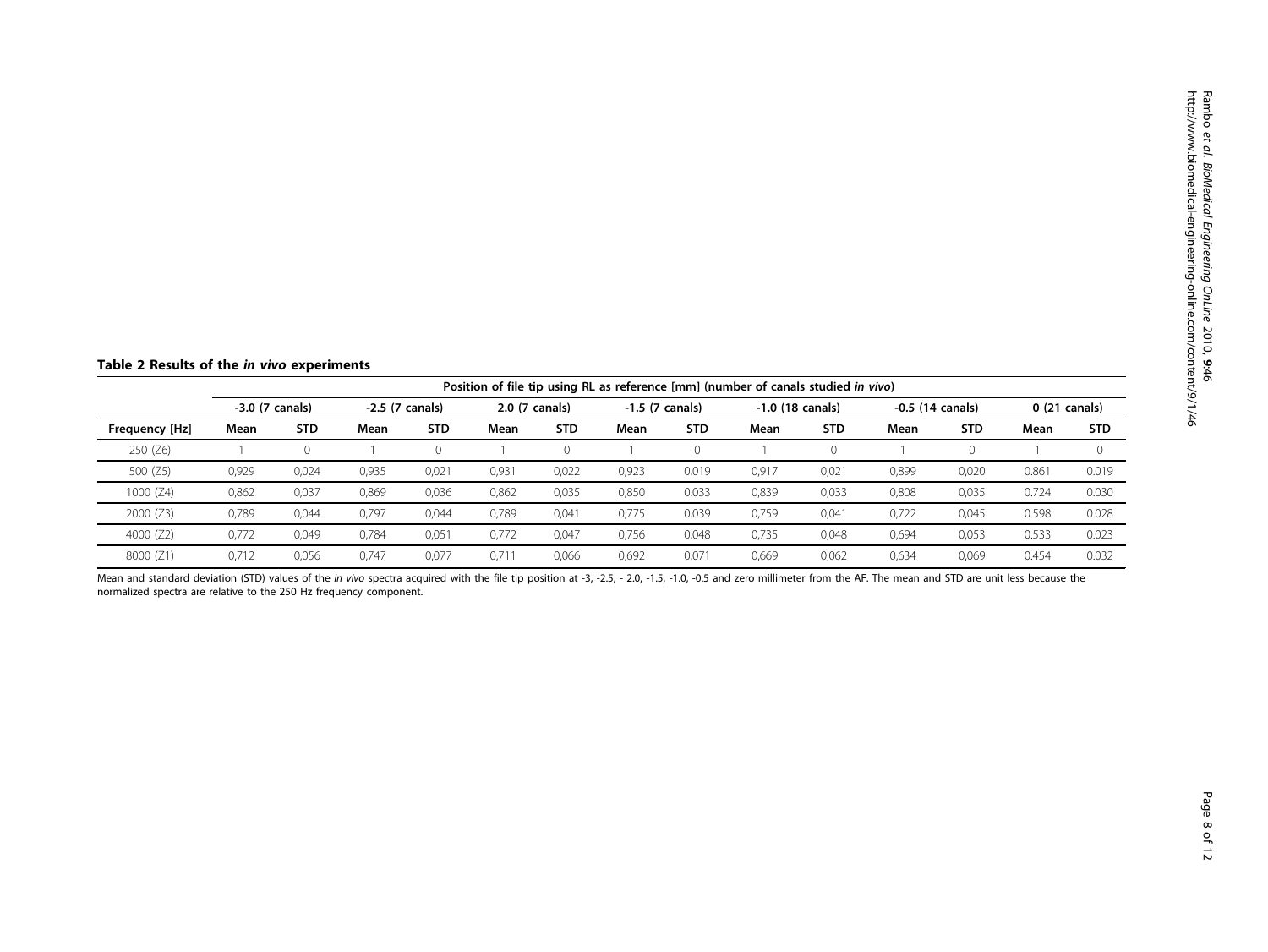<span id="page-8-0"></span>

curve we divided all values by its maximum value at  $-2.5$  mm. Figures  $4(c)$ , (d), (e), (f) and  $4(g)$  shows each curve in Figure  $4(b)$  individually with the STD and the maximum and minimum deviations among the teeth. Since the applied current is constant and composed by a sum of six sine waves with the same amplitude, the measured FRM values are directly related with the root canal impedances at the frequencies of the composed current signal, equation (1).

## **Discussion**

A modified version of the Impedance Ratio Modulus Analyzer (IRMA) produced by Rambo et al. [\[27](#page-11-0)] was used in this study to collect the frequency spectra of the impedance between the endodontic file and the hook shape electrode. The original IRMA excitation signal, composed by the sum of 104 sine waves, was replaced by one with six sine waves. With a small number of sine waves the crest factor is increased, increasing each sine wave amplitude and consequently improving the SNR. The number of sine waves was reduced because the ratio value does not change significantly for frequencies differences less than one octave, and for frequencies greater than 8 kHz the signal amplitudes are negligible. The six sine wave frequencies (0.25, 0.5, 1, 2, 4 and 8 kHz) were chosen to cover the range of frequencies commonly used in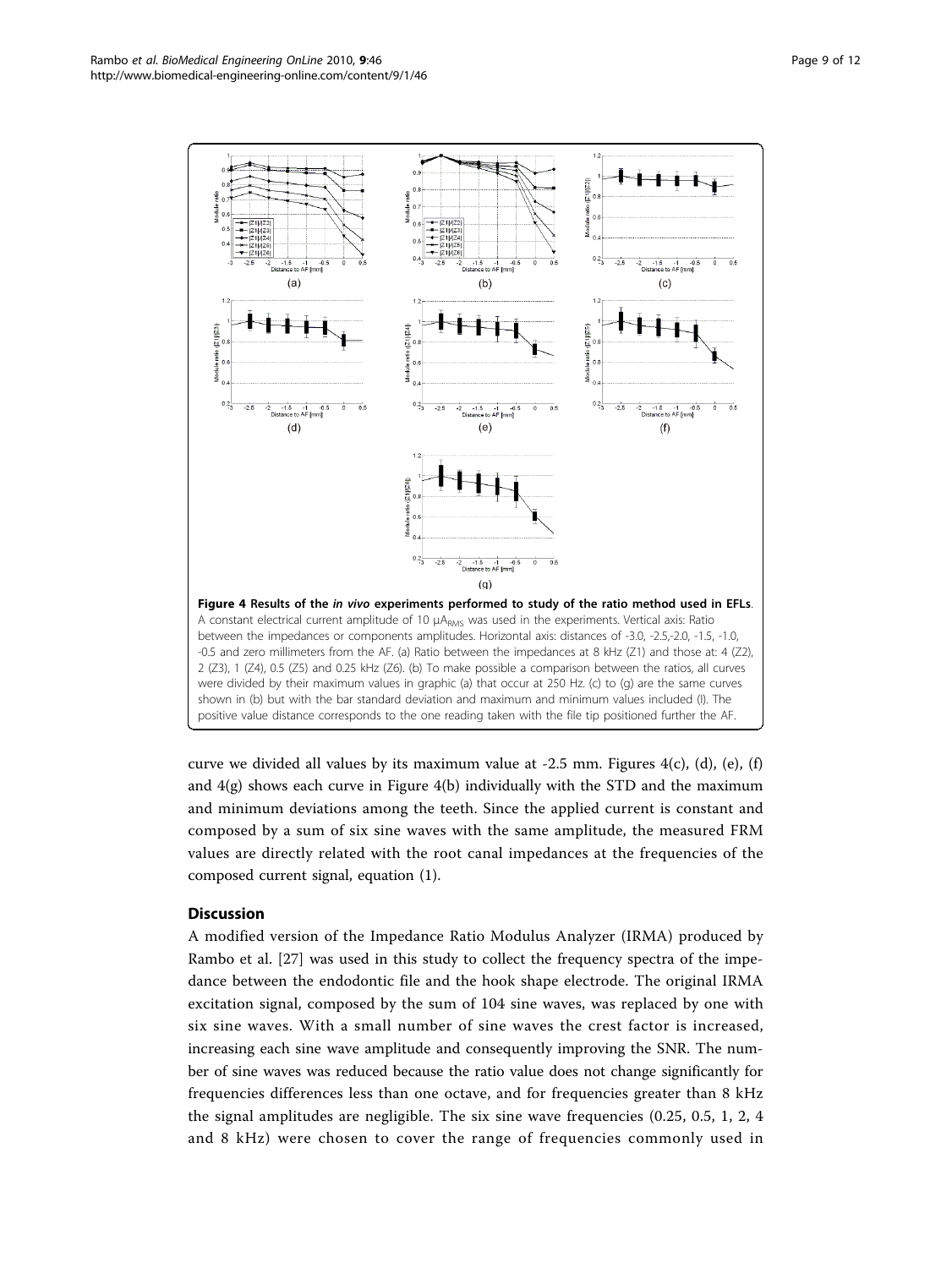commercial EFLs [\[22](#page-11-0)-[25](#page-11-0)], which are within the range from hundreds of Hz (e.g. 400 Hz) to some kHz (e.g. 8 kHz).

IRMA is an appropriate tool for the described study. Its output power and impedance are compatible to the impedances under experiment. IRMA is able to keep the current amplitude of the excitation signal constant at 10  $\mu A_{RMS}$  for impedances with modulus up to 100 k $\Omega$ . This is above the greatest resistance (92 k $\Omega$ ) found by Meredith e Gulabivala [[28\]](#page-11-0) for dry canals. Additionally, the capacitor used for DC decoupling has a negligible capacitive reactance if compared to the impedance between the root canal and oral mucosa electrodes, which is expected to be at least in the range of 6.5 kΩ [\[16\]](#page-11-0).

During the in vivo experiments, Root ZX was used to position the tip of the endodontic file exactly at the AF. Root ZX is considered as one of the most reliable tool for locating the AF [[9-14](#page-11-0)]. Then, to visually confirm and register the file tip position at the AF region, radiographic images were taken. Thus, a double check procedure was used to reduce to minimize the chance of miss positioning the file tip at the AF: using the EFL Root ZX and the traditional method with x-ray.

When the file tip was not located at the AF, i.e. -0.5, -1.0, -1.5, -2.0, -2.5 and -3.0 mm, the Root ZX was not used to check the file position. The reason is that this EFL is only reliable while locating the AF and it can not accurately determine other distances [[20,29,30\]](#page-11-0).

In Table [2](#page-7-0) the number of measured distances in each canal is different. This is due to different reasons. For instance, the described procedure of moving up the endodontic file precisely 0.5 mm is not a simple task to be performed during the root canal treatment. Depending on the root canal morphology, it was not feasible to place the file exactly in the desired position without causing any file shifts for data acquisition. Thus, only those measurements in which the file was fixed well inside the canal were selected. Also, sometimes the root canal treatment took too much time and the patient started getting impatient, thus, to avoid increasing the patient discomfort, only data with file tip at the AF and some intermediate distances from the AF were acquired.

The measured values of the normalized spectrum, at each file position, given in Table [2,](#page-7-0) and plotted in Figure [4\(a\)](#page-8-0), are directly related with the changes in the electrical impedance of the canal itself. This is expected since the values of the electrical impedance of the periodontal tissues, which includes periodontal ligament, bone, oral mucosa and gingival, do not change with the file position inside the root canal. The electrical impedance of the canal itself means: 1) the endodontic file that is a conductive metal; 2) the root canal content that is mainly a solution of 2.5% sodium hypochlorite; and 3) the interface between the electrode (file tip) and the electrolytes (root canal content). The canal was abundantly irrigated with the 2.5% sodium hypochlorite solution, but other materials must be considered as part of the canal content like blood, pus, tissues and other inflammation byproducts.

In Figure [4\(a\)](#page-8-0) the ratio values for the file tip distances within the range of -3.0 to -1.0 mm from the AF are almost constant. It means that the impedance values, between the two electrodes, at different frequencies are reduced by the same amount. This behavior indicates that, when the file tip distance is more than 1 mm from the AF, the canal impedance is mainly resistive. However, when the file tip gets closer to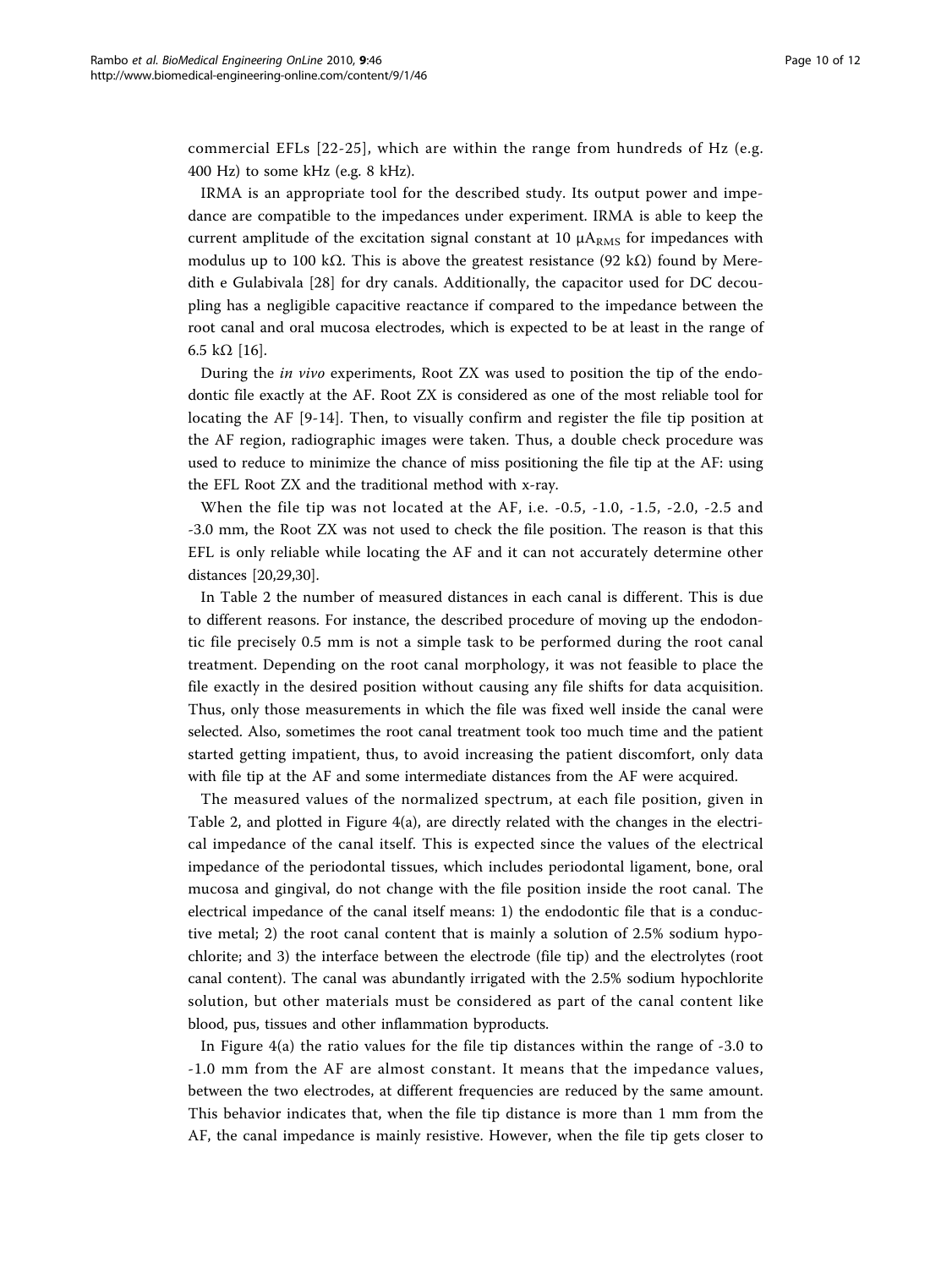AF, the impedance starts to change from a negligible to a strong reactive behavior, and this effect happens very quickly from the distance of -0.5 mm to the AF.

The graphics in Figures [4\(c\), \(d\), \(e\), \(f\)](#page-8-0) and  $4(g)$  clearly demonstrate that the ratio method is unable to measure any distances within the range of -3 to -0.5 mm from the AF. In this range of distances, the curves are almost flat and the measurement uncertainness among different teeth makes it impossible to correlate the ratio value with the file tip distance.

The graphics in Figures  $4(c)$  and  $4(d)$  show that the standard deviation bar when the file tip is at the AF, superimposes the bars from the other measurements (-0.5, -1.0,  $-1.5$ ,  $-2.0$ ,  $-2.5$  and  $-3.0$  mm). Also when the endodontic file tip cross the AF ( $+0.5$ ) mm), i.e., the tip of the file goes into the apical periodontal tissues, it is observed an increasing modulus ratio tendency. This indicates that frequency differences up to two octaves are not enough to determine the AF by the ratio method.

On the other hand, Figures  $4(e)$ , (f) and  $4(g)$  indicate that for frequency differences of three octaves or more, the differences among the ratios values becomes more evident. Thus, the correlation between the ratio value and the file tip distance from the AF is more reliable. It is interesting to note that the uncertainness associated with the measurements, i.e., standard deviation, maximum and minimum errors, also decreases as the file tip approaches AF. This shows that the ratio method is able to accurately locate AF within  $\pm$  0.5 mm, as it was also demonstrated *in vitro* by Jan and Krizaj [[30](#page-11-0)].

Finally, in all graphics shown in Figure [4](#page-8-0), it is observed an increase of the ratio value at -2.5 mm. This behavior explains an observed phenomenon in the clinical praxis. Sometimes, when introducing the file into the root canal, Root ZX (J. Morita Co., USA) indicates that the file tip is getting farther from the AF. After a certain distance it returns the indication that the file tip is getting closer to AF.

## Conclusions

In this paper the ratio method used in EFL was in vivo studied with a built and validated electronic prototype [[27\]](#page-11-0). A total of 21 root canals were in vivo analyzed.

The results demonstrate the ability of EFLs that are based on the "ratio method" to accurately locate the AF position, what is of significant clinical value.

The results also explained and demonstrated why EFLs, based on the "ratio method", are not able to accurately determine the file tip position inside the root canal. The reason is because the ratio of the impedances (or amplitudes) does not significantly change in this region. These readings, i.e., between -3 and -0.5 mm from a AF, can only be used by the dentist as a reference to know that the file tip is getting closer to the AF, even so it is important to be aware that this reference may be used with a strong limitation.

The results also indicate that, for the "ratio method", the values of the electrical impedance must be measured with a pair of frequencies whose difference must be three octaves or more, enabling an accurate AF localization.

#### Acknowledgements

This research was supported by the Brazilian Agency CAPES.

#### Author details

<sup>&</sup>lt;sup>1</sup>Federal University of Technology - Paraná (UTFPR)/CPGEI, Curitiba/PR, Brazil. <sup>2</sup>State University of Londrina (UEL)/ Dentistry Faculty, Londrina/PR, Brazil.